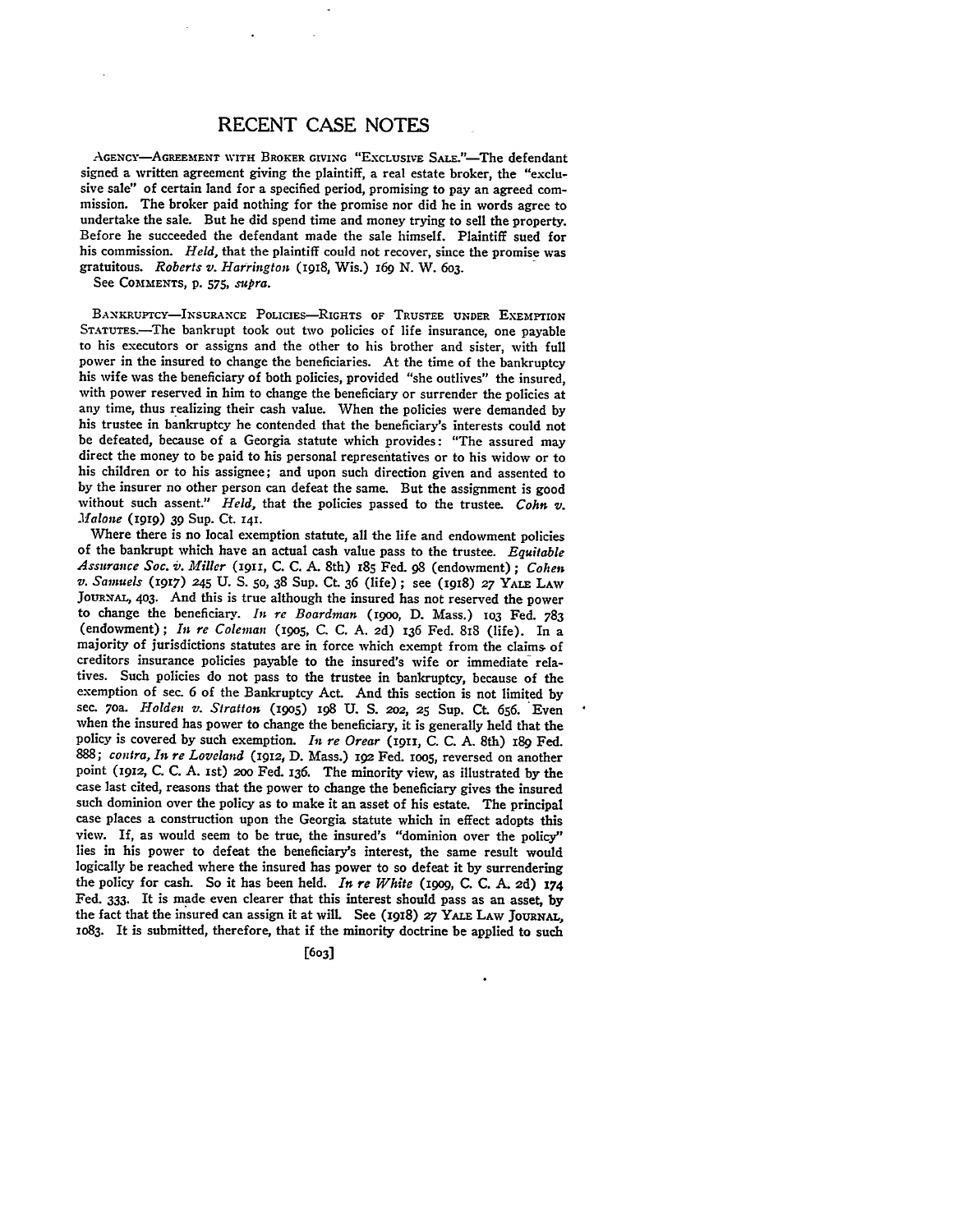statutes, they logically become of no effect whatever as regards the Bankruptcy Act. For no policy having any cash value, whether realizable through assignment, through change of beneficiary, or through surrender, even where there is no power to change the beneficiary, would be exempt. Such a result, it is submitted, defeats the purpose of the statute. It might, however, be avoided by making a distinction: exempting a policy which must be surrendered and cancelled to defeat the beneficiary, and not exempting one where he may be defeated and the policy still kept alive.

CONFLICT OF LAWS-FULL FAITH AND CREDIT-CONCLUSIVENESS OF RECITAL OF SERVICE IN STATE JUDGMENT.<sup>--</sup>An action was brought in Michigan on a Pennsylvania judgment. One of the defenses was that the defendant had neither been served with process in the Pennsylvania action nor been given any notice of the same. *Held,* that these facts, if true, constituted a defense. *Smithan, v. Gray* **(198,** Mich.) 168 **N.** W. **998.**

CoNsTrruTIONAL LAw-RATE FIXING **STATUTE-SUPERVENING** UNcoNsTIUTION-ALITY-SUPERVENING BECAUSE OF CHANGING CONDITIONS. The plaintiff, a corporation furnishing gas to the city of Albany, brought action for an injunction against the further enforcement of a rate-fixing statute passed in 19o7. The corporation alleged that with the rise in the cost of gas-producing the rates had become confiscatory. The defendants maintained that the statute in question, having admittedly been constitutional when passed, could not later be attacked. *Held,* that the complaint stated a cause of action. (igig, N. Y.) 121 N. E. **772.**

See **COMMENTS,** p. **592,** *supra.*

CORPORATIONS-REINSTATEMENT AFTER FORFEITURE-LIABILITY OF DIRECTORS.--A New Jersey statute provided that a corporation failing to pay a tax assessed against it for two successive years should on proclamation.by the governor forfeit all powers conferred upon it **by** law, which powers should be deemed thereafter "inoperative and void." The defendant was a director in the Crosthwaite and Cannon Company, which neglected to pay such tax; wherefore the governor proclaimed their charter void. The company continued to carry on its business and entered into a contract with the plaintiff who, alleging breach on the part of the corporation, brought suit for damages, but against the directors individually. The defendants set up that the governor, after his proclamation of cancellation, has issued an order reinstating the corporation in all its franchises *nunc pro tunc. Held,* that the plaintiff was not entitled to recover; one ground being that one who contracts with a corporation whose franchise has been terminated by the state for failure to pay a tax must be deemed to have contracted "under the implied agreement" that the corporation might be reinstated, and any individual liability of the directors thereby barred. *Held v. Crosthwaite* (1918, S. D. N. Y.) 6o **N.** Y. L. **J.** *66I* (Nov. **27,** 1gI8).

There seems no reason to question the soundness of the decision. It is at least doubtful whether the directors were ever liable. Forfeiture of a corporation's charter' for misuser or non-user of corporate franchises can ordinarily take effect only on judgment in a proper *judicial* proceeding brought **by** the state. *7* R- **C.** L. 731; Clark **&** Marshall, *Corps.* sec. 213. And the state may waive the forfeiture. Clark, *Corps.* **(3d** ed., i916) 3o6. The charter itself may indeed reserve to the *legislature* power to revoke. *Greenwood v. Union Freight Ry.* **(i881)** 105 **U. S. 13.** But it does not follow that such reservation is self-executory. *New York, etc. Co. v. Smith* (i896) 148 **N. Y.** 540, **42 N. E.** io88; and see 2 Morawetz, *Corps.* sec. ioo6; 8 Am. St. Rep. 8o3, note. Even less will a *general statute* be necessarily self-executory, when it provides that non-compliance

See COMMENTS, p. *579, supra.*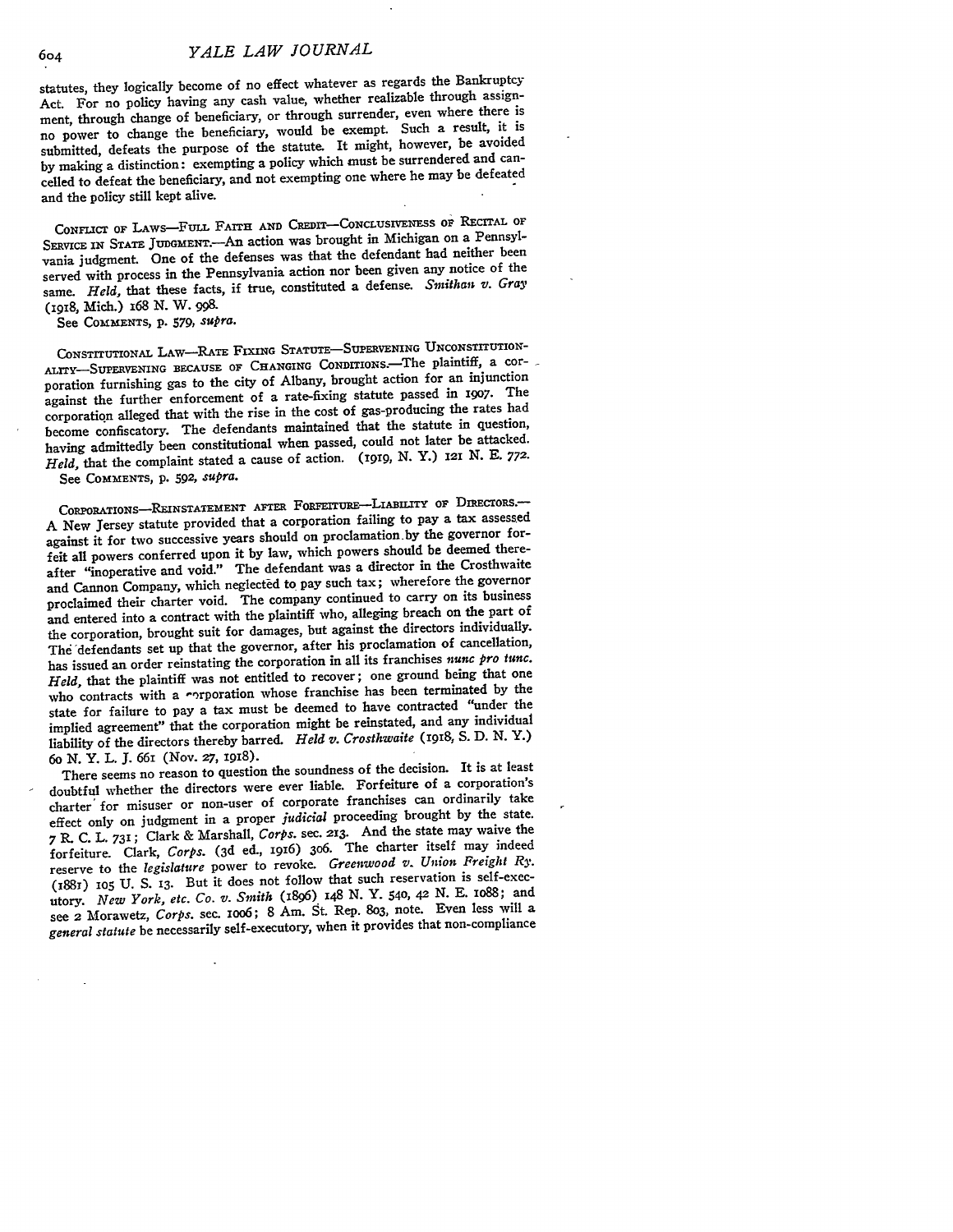with given conditions will *ipso facto* work forfeiture. *Cluthe v. Evansville, etc. R. R.* (x91) 176 **Ind.** 162, **95 N.** E. 543; Ann. Cas. **r914A 935,** note. That question seems to depend on the legislature's intent. *Kaiser, etc. Co. v. Cary* **(i9o9) 155** Cal. **638, io3** Pac. **341;** Clark, *Corps.* **(3d** ed., i9x6) **301.** It has been held that executive proclamation could not take the place of a judicial decree. *Shand v. Gage (1877)* **9 S. C.** 187. There seems, therefore, good ground to believe that unless the statute was itself of the kind deemed self-executory a governor's proclamation, as in the instant case, could not put the corporation entirely out of business. Even if it could, the question would arise whether the making of the proclamation without a hearing would not violate due process. *Cf.* (1919) 28 YALE LAW JOURNAL, 391. But assuming a valid non-judicial forfeiture, it does not follow that the directors incurred personal liability in carrying on the corporate business. After such forfeiture the body often has at least some of the marks of a *de facto* corporation. In the majority of jurisdictions it can still contract, and can sue and be sued as a corporation on contracts made both before and after forfeiture. *Gilmer Creamery Assn. v. Quentin* (i9o8) 142 Ill. **App.** 448; *Lively v. Picton* (19r4, **C. C. A.** 6th) *218* Fed. **4oi;** *Stark Electric Ry. v. McGinty* (1917, C. C. A. 6th) **238** Fed. 657; *Greenbrier Lumber Co. v. Ward* **(1887) 30** W. Va. 43, S. E. *227.* It can be proceeded against in bankruptcy. *In re Munger Tire Co.* **(19o8,** C. C. A. 2d) 159 Fed. **9oi.** Whether or not the body is like a *de facto* corporation in regard to personal liability of the directors, the instant case is clearly sound in holding that any rights against the latter are held subject to a liability of being divested and replaced by rights solely against the corporation, at once on the latter's reinstatement.

CRIMINAL LAW-EXTORTION-WHAT CONSTITUTES "INJURY TO PROPERTY."-The defendant, an elevator inspector, obtained *\$50* from **J. S. by** threatening to report falsely that his elevator was defective. An indictment thereupon charged the defendant with obtaining money **by** extortion, **"by** the wrongful use of force and fear, induced **by** the threat of the defendant to do an unlawful injury to his property." It appeared that **J. S.** had no license to run an elevator. *Held,* that the defendant was guilty of extortion and that preventing further use of the elevator would be an "injury to property." *People v. Sheridan* **(I919, N.** Y. **App.** Div.) 6o **N.** Y. L. **J. 1783** (Mar. 3, **1919).**

The term "property" may be used to describe physical objects or as an inclusive term to describe those general or "multital" jural relations commonly known as *rights in rem.* In the present case there was no threat to do injury to physical objects. The threat to prevent use of the elevator would have been a threat to destroy a valuable property *privilege* but for the fact that **J. S.** had no permit and seems therefore not to have had such a privilege. Even without a legal privilege, however, **J. S.** could physically operate the elevator, and this gave him a valuable *factual* interest. It was **by** no means unreasonable in the instant case to extend the meaning of the word "property" to cover this factual interest, especially as the term is used in an extortion statute. In a prosecution under the same statute the court had said in a previous case: "The word, as here used, is intended to embrace every species of valuable right and interest, and whatever tends in any degree, no matter how small, to deprive one of that right, or interest, deprives him of his property." *People v. Warden (1911,* **N.** Y.) **145 App.** Div, 86i, **863, i3o N.** Y. Supp. **698.** Here "right" is evidently used to include all the jural relations involved-the *jural* interest; and the term "interest" would naturally include mere physical relations-a *factual* interest. In applying this language, however, the instant decision goes beyond the earlier cases; for in the latter the injury threatened was directed to existing *jural* relations- a true *legal* interest; the complainant there had multital rights that there should be no inter-

41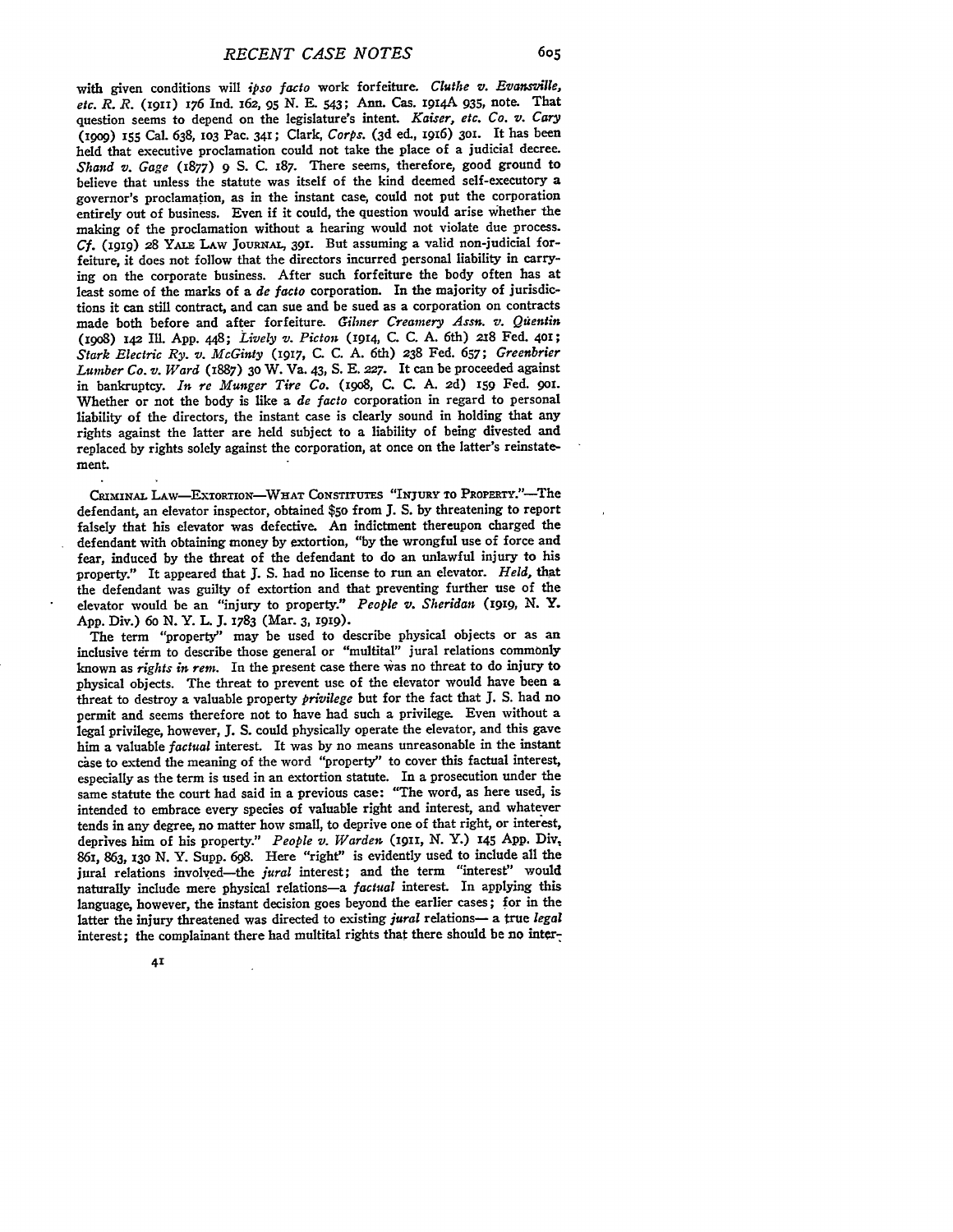ference with his labor supply or his employment. *People v. Warden, supra* (threat to cause complainant's discharge, a "right to labor" being described as property); *People v. Barondess (i891,* **N.** Y. Sup. Ct.) **6I** Hun, 571 (threat to prevent striking workmen from returning) **;** *People v. Weinseimer* **(1907,** N. Y.) 117 App. Div. 603, iO2 *N.* Y. Supp. *579* (same).

EASEMENT AND LICENSE-PAROL LICENSE IRREVOCABLE BY EXECUTION-EASE-MENT BY . "ESTOPPEL BY DEED."-The defendant owned the rear half of a lot with a "right of way" over a strip of the front half of the lot. This strip was immediately adjacent to the plaintiff's land and to the road thereon which he used to reach the rear part of his lot. An oral agreement was made between the plaintiff and the defendant to unite the roads, exchanging mutual licenses, the defendant professing to have power to give the privilege of using his road to the plaintiff. Pursuant to the agreement the plaintiff incurred considerable expense in removing the dividing fences and otherwise improving the common road. The defendant sometime later acquired title to the servient front half of the lot and then undertook to keep the plaintiff off that part of the common road situated thereon. The plaintiff brought suit to quiet title to his easement and for an injunction. *Held,* that an injunction would issue. *Chamberlin v. Myers* (1918, Ind. **App.)** *12o* **N. E. 6oo.**

**(I)** The authorities are not in agreement with respect to the power to revoke a license relating to real property, where the privilege conferred has been exercised with considerable outlay of money. Washburn, *Real Property* (6th ed., *19o2)* secs. 843-846; io R. **C.** L. *792;* Ann. Cas. I913A 74 note; see (1917) *<sup>26</sup>*YAiE LAW **JOURNAL, 395.** It is settled in Indiana, however, that on equitable principles such a license is irrevocable where the licensee cannot be placed in *statu quo. Ferguson v. Spencer* (189o) **127** Ind. *66,* **25** N. E. **1035;** *Jann v. Standard Cement Co.* (1914) 54 Ind. App. *221,* **1O2 N.** E. 872; for analysis and comparison of easement and license see (i917) *27* YALE LAW JOURNAL, *66.* **(2)** But admitting in the normal case this immunity from revocation, it was contended in the principal case that the giver of 'the license had merely a right of way in the strip and therefore had no power to give such license; that therefore the licensee could by virtue of his license have acquired no privilege of user to Which the immunity claimed could attach. The doctrine of estoppel by deed is an answer to such a contention, where the question involves a professed grant of a fee in land later acquired by the grantor. 16 *Cyc. 686.* The same doctrine applies where a limited estate, an easement, purports to be granted by deed. Washburn, *Easements and Servitudes* (3d ed., 1873) *96;* Goddard, *The Law of Easements* (Bennett's ed., i88o) 95; *Ewing v. DeSilver* **(1822,** Pa.) 8 Serg. L. R. *92; Jarnigan v. Mairs* (184o, Tenn.) i Humph. 473; *Swedish-American Natl. Bank v. Connecticut Mutual, etc. Co.* **(19O1)** 83 Minn. 377, 86 *N.* W. *420.* The principal case appears wholly sound in coupling the two doctrines, and recognizing against the parol licensor whose license has thus become equivalent to an easement by deed, an estoppel-as if by deed-to deny his original power to confer either the license or the easement into which it has ripened.

**EMINENT** DomAIN-ABANDONMENT OF ROAD-COMPENSATION **TO** ABUTTING OwNEs.-The plaintiff owned a farm abutting on a county highway, which was the only means of access to his land. The county "abandoned" the road. The plaintiff, claiming that he had lost a "special easement right" in the road, apart from that lost by the public at large, and that his land had suffered depreciation in value, sued the county for taking his private property without due compensation. *Held,* that the plaintiff was entitled to damages. *Morris v. Covington County* **(i919,** Miss.) **8o** So. **337.**

A city or county may have the *power* to abandon any road and extinguish all

 $\bar{\mathbf{v}}$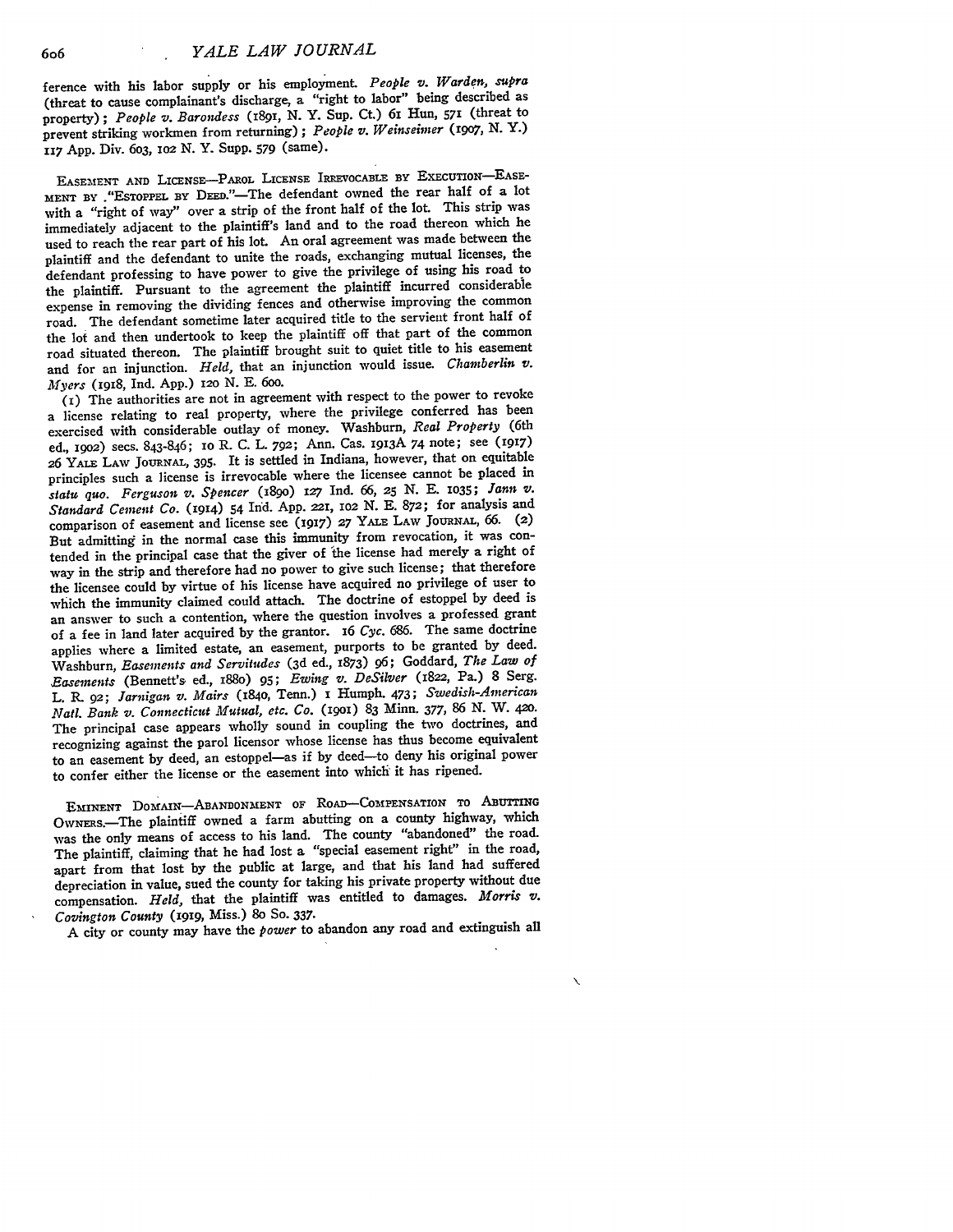persons' privileges to pass along it. *Davis v. County* Comrs. (i891) **153** Mass. 218, *26* N. **E.** 848. The county is under no *duty* to non-abutting owners not to exercise that power. *Enders v. Friday (igo7)* **78** Neb. **5io, iii N.** W. x4o; but see *Falender v. Atkins* **(1917,** Ind.) **114 N.** E. 965. And "non-abutting owners" seem to include those whose property touches only the end of the road. *Kingshighway Supply Co. v. Banner Iron Co.* **(i915) 266** Mo. 138, 181 S. E. **30.** But all courts recognize that an abutter has an interest in access to his land **by** the highway, and, recognizing a *de facto* condition, have laid a duty on the county, to the abutter, not to extinguish his interest **by** abandoning the road. Nor can a statute do away with this duty. *Coyne v. Memphis* **(i9o7)** it8 Tenn. 65i, **io2** S. **W. 355.** The stranded owner has no power to condemn an easement of way into his land; the purpose would be private. But resort is had in his favor to the law of eminent domain. Some courts hold the abutter's interest-his "special easement," "appurtenant to his land"-to be "property" which is "taken" **by** an abandonment. *Cincinnati, etc. R. v. Cumminsville* (1863) **14** Ohio St. **523;** see also *Bigelow v. Ballerino* (1896) 111 CaL **559,** 44 Pac. **3o7.** This is certainly sound so far as it holds the legal relation, the *privilege* of passage, to be property. *Cf.* **(1918) 28** YALE LAw **JOURNAr,** 17r. And it may be that "taking for the public use" fairly covers the destruction for private benefit of an individual's privilege or other property, even without the acquisition by the public of any corresponding interest. Some courts, however, unwilling to so construe "'taking," or unable to think of property save as a physical thing, have refused compensation. See *Hunt v. Atlanta* (897) ioo Ga. **274,** 28 **S. E. 65.** This has been largely remedied **by** statutes requiring compensation for *damaging* as well as *for'taking* property in the public interest. **I5** L. R. A. (N. **S.)** 49, note, at **p. 56.** Under such statutes, and even under the first-mentioned line of decisions, compensation would seem requisite where access was cut off from one direction only-the *cul-de-sac* cases-or made more difficult: longer or steeper. But as the damage becomes lessappreciable, the cases fall into the tone of police power cases generally; compensation is given or not, at bottom, according as the court feels the individual loss thrown on the plaintiff to be only a little, or outrageously much, greater than that suffered by the public at large. *Cf.* (1918) 27 YALE LAW JOURNAL, 393. The actual decisions conflict generously. *Vanderburgh v. Minneapolis* (i9o6) **<sup>98</sup>**Minn. **329, ro8** N. W. 48o, 6 L. **R.** A. (N. S.) **269** (recovery; "consequential" damage to property) **;** *McCann v. Clark County* **(rpro)** 149 Iowa, **13, 127 N.** W. ioi. *Contra, Stanwood v. Malden* **(I892) 157** Mass. **17,** *3 N.* **E. 7o2 (mere** diversion of traffic; no recovery); *Burkley v. Omaha* (1918, Neb.) 167 N. W. **72.** Another prolific source of conflict is the attempt-believed improper-which is made **by** some courts to found the right of recovery on an implied term in the contract of dedication of the highway; this has led to distinctions between city streets and county roads, and between land fronting on the side and on the end of a road which, it is submitted, **run** counter to common sense. *Cf. Levee District v. Farmer* (1894) **r1** Cal. 178, **35** Pac. **569;** *Bradbury v. Walton* (1893) 94 **Ky.** 163, **21 S.** W. *869; Kingshighway Supply Co. v. Banner Iron Co., supra.*

EMINENT DOMAIN-TAKING FOR A PRIVATE PURPOSE-LIABILITY FOR INSTITU-TING PROCEEDINGS.-The defendant water company instituted proceedings to condemn the plaintiff's land, professedly for a public but in fact for a private purpose. The proceedings were abandoned before the determination of compensa**tion** and the plaintiff brought an action in tort for damages sustained in being hindered and delayed in the timbering operations on his land. There was no physical interference with the possession of the plaintiff. *Held,* that the plaintiff could recover the actual damages suffered. *Sidelinker v. York Shore Water Co.* **(I918,** Me.) **IoS AtL I22.**

See **COMMENTS, p.** 588, *supra.*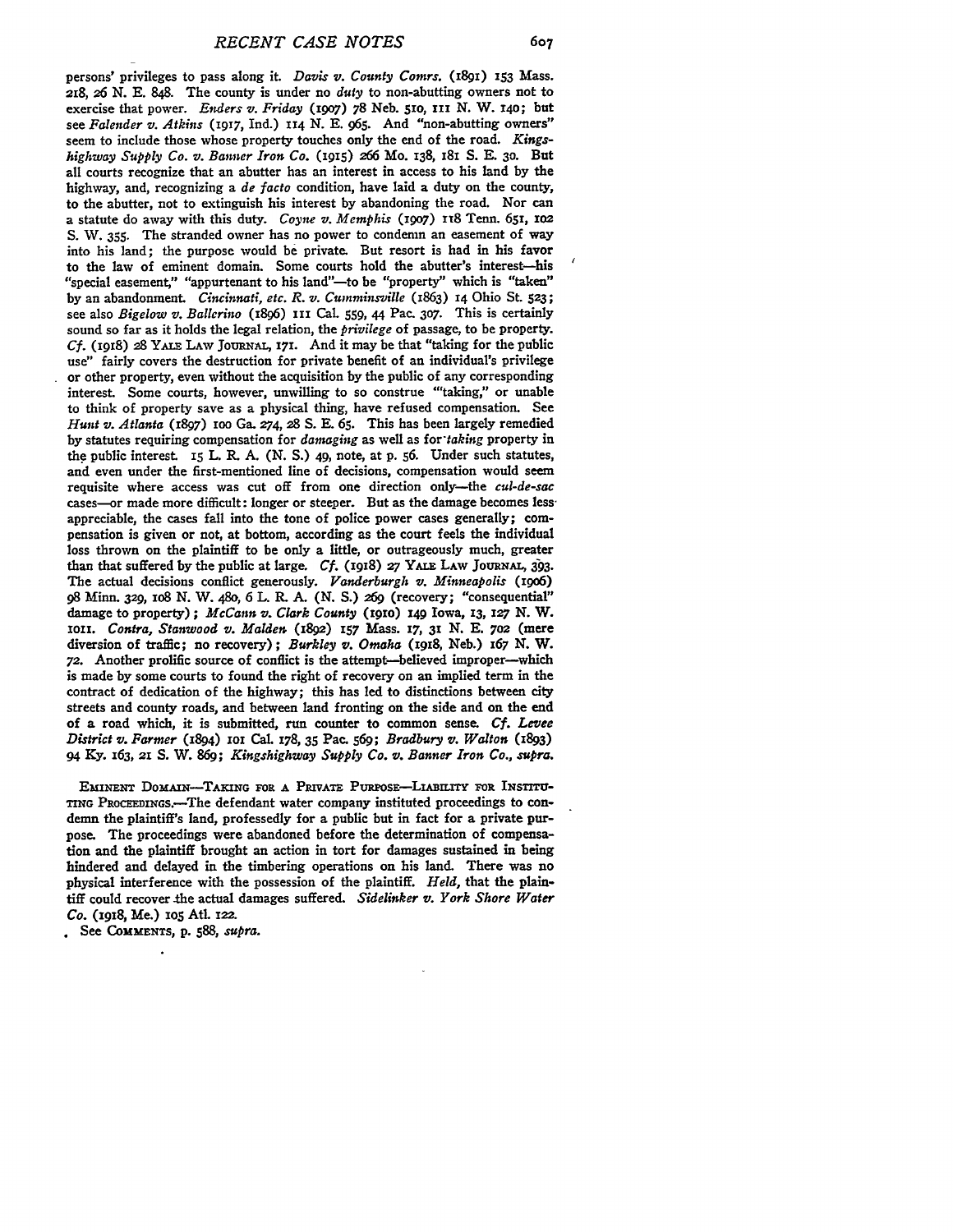LIBEL **AND** SLANDER-PRIVILEGED **COMMUNICATIONS-STATEMENT AS** TO CREDIT PUBLISHED TO MEMBERS OF MERCHANTS' PROTECTIVE ASSOCIATION.<sup>- The</sup> Perry Merchants' Protective Association was declared in its constitution and by-laws to be organized for the protection of its members against "those who live on the confidence of humanity, and against loss by reason of extension of credit to those unworthy of trust." The defendant caused to be published among the- other members the name of the plaintiff as one who had failed to pay his account. The plaintiff sued for libel, claiming that the publication by innuendo charged him with belonging to the objectionable classes mentioned. *Held,* that the innuendo was not supported by the communication, since the latter related merely to the plaintiff's financial ability; and that the communication to other members of facts regarding such ability was privileged. *Putnal v. Inman* (i918, Fla.) **So So.** 316.

**A** publication as to the financial stability of possible customers made **by** an association of traders-or others interested in extending credit-in order to protect its members, may be privileged. *Woodhouse v. Powles (igo6)* 43 Wash. 617, **86** Pac. io63; *Barr v. Musselbrugh Merchants' Assn.* **(1912, Ct.** Sess.) 49 Sc. L. R. io2; *McDonald v. Lee* (1914) 246 Pa. **253, 92** Atl. **135.** But where the purpose is to coerce payment of old debts-which may be in dispute-there is, very properly, no privilege. *Masters v. Lee* (1894) **39** Neb. 574, **58 N.** W. **222.** The association's agreement often helps to determine into which class a given publication falls. See *Weston- v. Barnicoat* (igoo) **<sup>175</sup>** Mass. 454, **56 N. E.** 619 (no sales to be made to a reported delinquent until payment; publication libelous); *Reynolds v. Plumbers' Assn. (19o2) 169 N. Y.* 614, 62 **N. E. 1oo** (delinquent to be made to pay cash before delivery; publication privileged). The principal case is clearly sound in finding privilege, where the agreement was simply that if a member gave credit to a delinquent he would assume the latter's debts to other members. In determining the extent of the innuendo, and so the character of the publication, the courts are also guided **by** the apparent purpose of such publication. See *Muetze v. Tuteur* **(189o) <sup>77</sup>**Wis. *236,* 46 *N.* W. 123; *State v. Armstrong* (i8gi) **106** MO. **395,** I6 **S.** W. 604 (bad debt collection agency; held to impute dishonesty as well as failure to pay). Or by the manner of it. See *Thompson v. Adelberg & Berman* (1918, Ky.) **205 S.** W. **558** (placarding debtor's dwelling; libel) ; *Muetze v. Tuteur, supra; State v. Armstrong, supra* (blatant envelopes: "Bad Debt Collection Agency"; libel). Or even by the presence or lack of mutuality of interest between publisher and publishee. So *McDonald v. Lee, supra,* But falsity would seem to suffice in itself to make the publication libelous. *Werner v. Vogeli* **(19O1) 1O** Kan. App. 536, 63 Pac. 6o7. There has been some tendency to protect traders very rigorously, making any imputation of failure to pay their debts libel *per se.* See *Fry v. McCord* (1895) **95** Tenn. 678, 33 **S.** W. 568. But this tendency seems to be yielding to-day to the desirability of sounder credit extension; *cf.* in this connection also the modern American doctrine on mercantile agency reports: *12* Am. & Eng. Ann. Cas. **i49,** note.

LIBEL AND SLANDER-PRIVILEGE OF COUNSEL IN PARDON HEARING. The plaintiff was instrumental in securing the conviction of the defendant's client on a charge of abortion. -In a hearing before the Governor for a pardon, the defendant attacked the character of the plaintiff. The plaintiff brought an action for libel and the defendant claimed an absolute privilege as counsel. *Held,* that the defendant's privilege **was** qualified as the proceeding was not strictly judicial. *Andrews v. Gardiner* **(1918, N.** Y.) **121 N. E.** 341.

The prevailing rule in the United States extends to, attorneys conducting judicial proceedings an absolute immunity from liability in libel and slander for words, otherwise defamatory, published in the course of such proceedings, pro-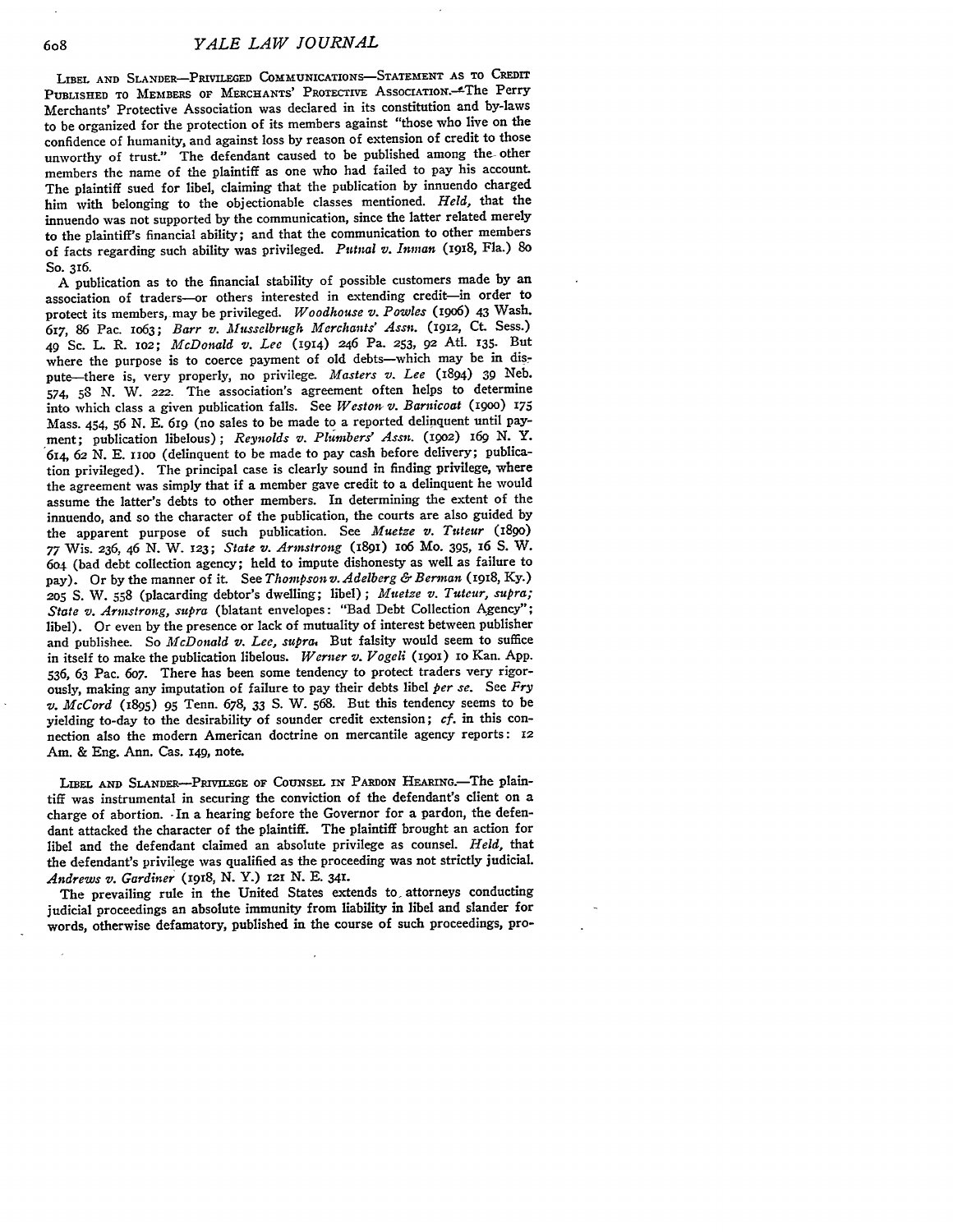vided the statements are pertinent and relevant to the questions involved. *Youmans v. Smith* (1897) **153 N.** Y. 214, 47 **N. E. 265;** *Maulsby v. Reifsnider* (1888) **69 Md. 143, 14** Atl. 5o5; *Lawson v. Hicks* (1862) **38** Al. **279, 81** Am. Dec. 49. A few courts have afforded the same immunity when the statements were made in proceedings for the disbarment of an attorney, in proceedings before the Interstate Commerce Commission, and before the Governor in extradition proceedings. *Brown v. Globe P. Co.* (i9o8) **213** Mo. 61i, **112** S. W. 462; *Duncan v. Atchison, etc., R. Co.* (I896) *72* Fed. 8o8, **ig** C. C. A. **202;** *Youmans v. Smith, supra.* And affidavits pertaining to the moral character of an applicant for admission to the bar, when filed in obedience to a mandate of the court, have been held absolutely privileged. *Baggett v. Grady* (19II) 154 N. C. 342, **70** S. E. 618. And the remarks of a college president before the board of trustees which was investigating charges against his character were held absolutely privileged on the ground that the board was properly functioning like a court of law. *Gattis v. Kilgo* (igoi) **128** N. **C.** *402,* 38 **S. E. 931.** However, the decision of the instant case would seem to be in harmony with the tendency of the courts not to extend the scope of absolute privilege in libel to include proceedings which are not strictly judicial, although they are official and public. *Binghanv. Gaynor* (1gxi) 203 N. Y. *27,* **96** N. **E.** 84; *Blakeslee v. Carroll* (1894) 64 Conn. **223, 29** Atl. 473, **25** L. R. A. io6; *Wright* v. *Lothrop* (889) 149 Mass. **385.** But on a state of facts identical with that in the principal case, the Court of Civil Appeals of Texas held the counsel's statement absolutely privileged. *Connellee v. Blanton* (1914, Tex. Civ. App.) 163 **S.** W. 4o4.

**pRizE LAW-RETALiATORY ORDER IN** CouNcuL **OF BELLIGERENT-NEUTRALS MUST BEAR REASONABLE LOSsES.-A-** Norwegian vessel bound from Norway to Rotterdam with iron-ore briquettes belonging to neutrals but destined to Germany was stopped on the high seas and ordered to discharge her cargo in England. This action was taken under an Order in Council, issued in retaliation against Germany's war-zone decree, **by** which Order, without the establishment of a legal blockade, all trade to and from neutral ports in cargo bound to or from Germany was prohibited. The cargo having been sold and freight allowed, the neutral owners of the vessel instituted a claim for damages arising out of her alleged unlawful detention. *Held,* that the claim must. be dismissed. *The Stigstad* (918, P. **C.) 35** Times L. R. 176.

See **COMMENTS, p.** 583, *supra.*

**RELEASE-PERSONAL INJURIES-RRASE** OF MASTER **AS** *BARRING* **ACTION AGAINST** SURGEON.-The plaintiff suffered a rupture in his right groin while in the employ of the New York Central R. R. He consulted the defendant, who, mistaking the plaintiff for another of his patients, performed an operation on the. left Side. The plaintiff executed a release of his claim against, the railroad, and later brought this action against the defendant for the unauthorized surgical operation. *Held,* that the plaintiff could recover, as the operation on the left side **was** a wholly wrongful, independent and intervening cause of action. *Purchase v. Seelye* **(1918,** Mass.) **121** N. E. 413.

Where the plaintiff has exercised due care in engaging medical attendants, the liability of the party who caused the original injury extends, not only to thit injury, but also to negligence or lack of skill on the part of the attending surgeon, such maltreatment being "constructively anticipated" as a "rational result" of the original injury. *Hunt v. Boston Terminal Co.* (1912) 212 Mass. **99, 98** *N.* **E. 786;** *Pullman's Palace Car Co. v. Bluhm* (1884) **log'ItL'2o, 50** Am. Rep. 6or. Hence a full release to the employer, without reservation, under the law as to joint tort-feasors bars an action against the surgeon. *Martin v. Cunningham* (I916) **93** Wash. **517, I6I** Pac. **355.** The principal case limits this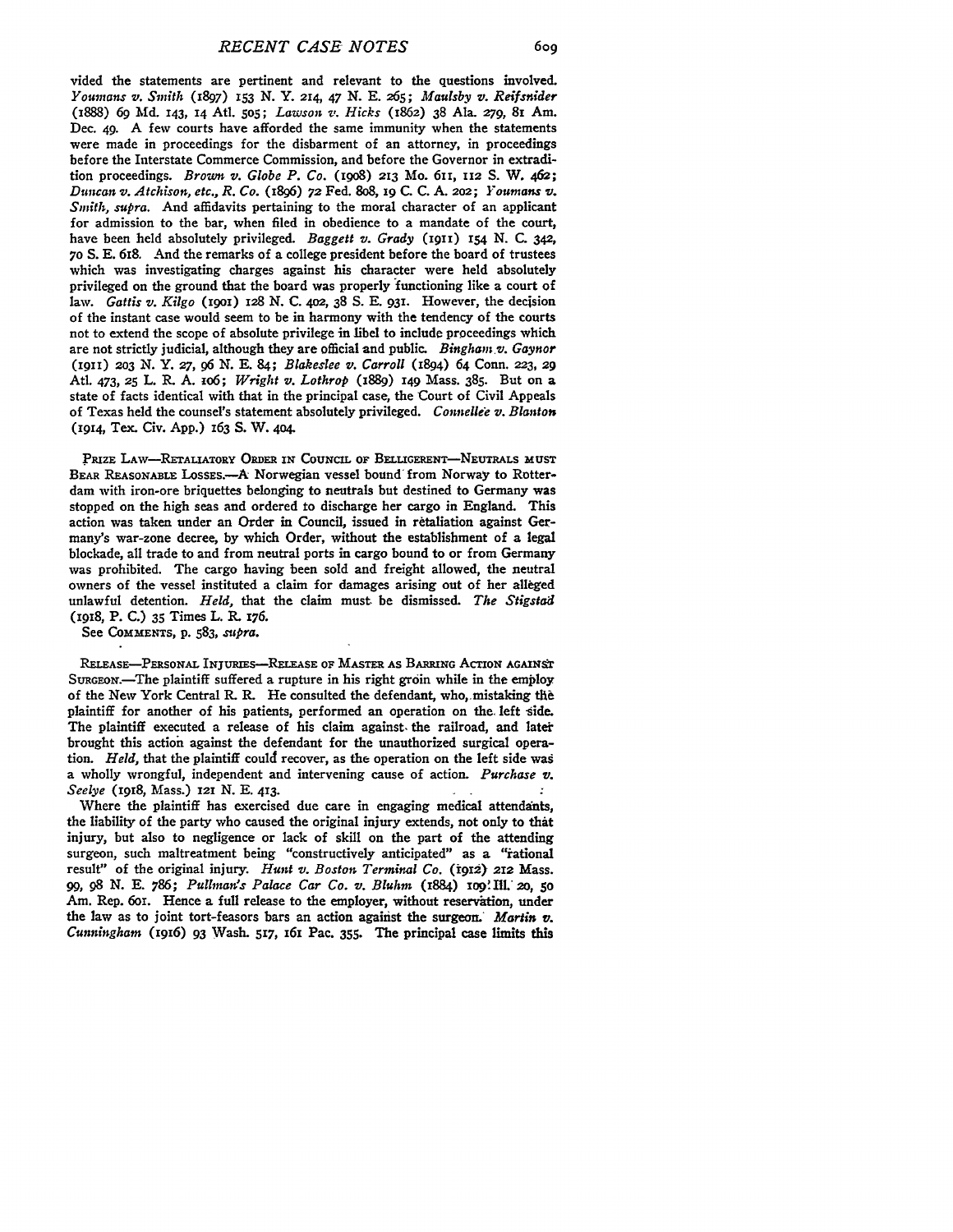doctrine, refusing to find causation by the railroad where the surgeon performed a wholly unnecessary operation solely because of his failure to inform himself of the patient's identity. Consequently, liability for the mistaken operation rests on the surgeon alone. See *Snow v. N. Y. N. H. & H. R. R.* (1904) I85 Mass. 321, **70 N. E.** 205; *Scheffer v. Washington City V. M. & G. S. R.* (1882) **1o5** U. S. 249, **26** L. ed. io7o. Clearly, the case is not one of joint or concurrent negligence, where a release to one tort-feasor operates as a release to all, See *Mooney v. Chicago* **(199o)** *238* Ill. 414, 88 N. **E.** 194; see also (1918) 28 YALE LAw JOuRNAL, go, on the effect of reserving rights against one of the wrongdoers; and see **(915)** *24 ibid.* 5o5. To the release to the railroad, therefore, the defendant stands a stranger; as where two adjoining owners overflow the plaintiff's land with sewage, a release to one is utterly foreign to the other and does not bar an action. *Western Tube Co. v. Zang* (899) 85 Ill. App. **63.** Even special payments by the railroad in consideration of the wrong caused by the new, independent wrongdoer, have been held no defense for the latter, although the amount paid may be set off. *Scherger v. Lincoln Traction Co.* (1912) **<sup>91</sup>** Neb. 407, 136 N. W. **62;** *El Paso & S. R. R. v. Darr* (i9o6, Tex.) **93** S. W. 166; *Randall v. Gerrick* (1i96) *93* Wash. **522, 155** Pac. 357.

TAXATION-STATE PowER To TAX STOCKHOLDERS **IN** NATIONAL BANK-LIMITED WHEN **BANK** ALREADY TAXED **AS A** STOCKHOLDER IN **ANOTHER NATIONAL BANK.- <sup>A</sup>**national bank A, in California, owned stock in another national bank B, and in a state bank C, in that state. The Revised Statutes empower the states to tax stockholders in national banks, but at a rate no greater than is assessed upon other moneyed capital in the hands of individual citizens of the state. California taxed bank A as a stockholder in bank B and in bank C, and also taxed the stockholders of bank A on its entire assets, including in these taxable assets the value of the stock, already taxed, owned by bank A in banks B and C. *Held,* that the assessment of the stockholders of bank A on the amount already taxed on the bank as a stockholder in bank B, and the assessment of bank A as a stockholder in bank C were invalid. Pitney, Brandeis and Clarke, **JJ.,** *dissenting. The Bank of California v. Richardson* **(i919)** 39 Sup. Ct. 165.

The power of the states to tax national banks and their stockholders is derived from and limited by federal statute. Rev. St. Sec. 5219; *Covington V. First Nati. Bank* (19o4) 198 **U. S. 10, 25** Sup. Ct. 562. The banks themselves as federal agencies are exempted from state burden by taxation, except as to their real estate; but the assets of stockholders in national banks are placed under the state taxing power, subject to a limitation prohibiting discrimination as against other moneyed capital. *Amoskeag Savings Bank v. Purdy* (1913) **<sup>231</sup>** U. S. 373; 393, 34 Sup. Ct. 114. The tax assessed on bank A as a stockholder in bank C, the state bank, being a tax on a federal agency, was unauthorized by the federal statute and was therefore void. *Owensboro Nati. Bank v. Owensboro* (1899) 173 U. **S.** 664, **19** Sup. Ct. **537.** A tax on the stock held **by** one national bank in another national bank is valid under the grant of power to the states to tax stockholders in national banks. *National Bank of Redemption v. Boston,* (1887) **125** U. **S.** 6o, 8 Sup. Ct. **772.** In disallowing the tax on the stockholders of bank A in so far as the assets thus taxed included the value of the stock already taxed on the bank as a stockholder in bank C, the court has adopted a new and enlightened policy of piercing the corporate veil to establish the ultimate beneficial interest of the stockholder. They therefore concluded that the double tax was a discrimination against a stockholder in a national bank, against which the federal statute was expressly designed to guard. The force of the common view that the corporation and the stockholders are entirely different entities, especially for purposes of taxation, is attested by Justice Pituey's vigorous dissent, supported **by** ample authority. See particularly *Owensboro Nati. Bank*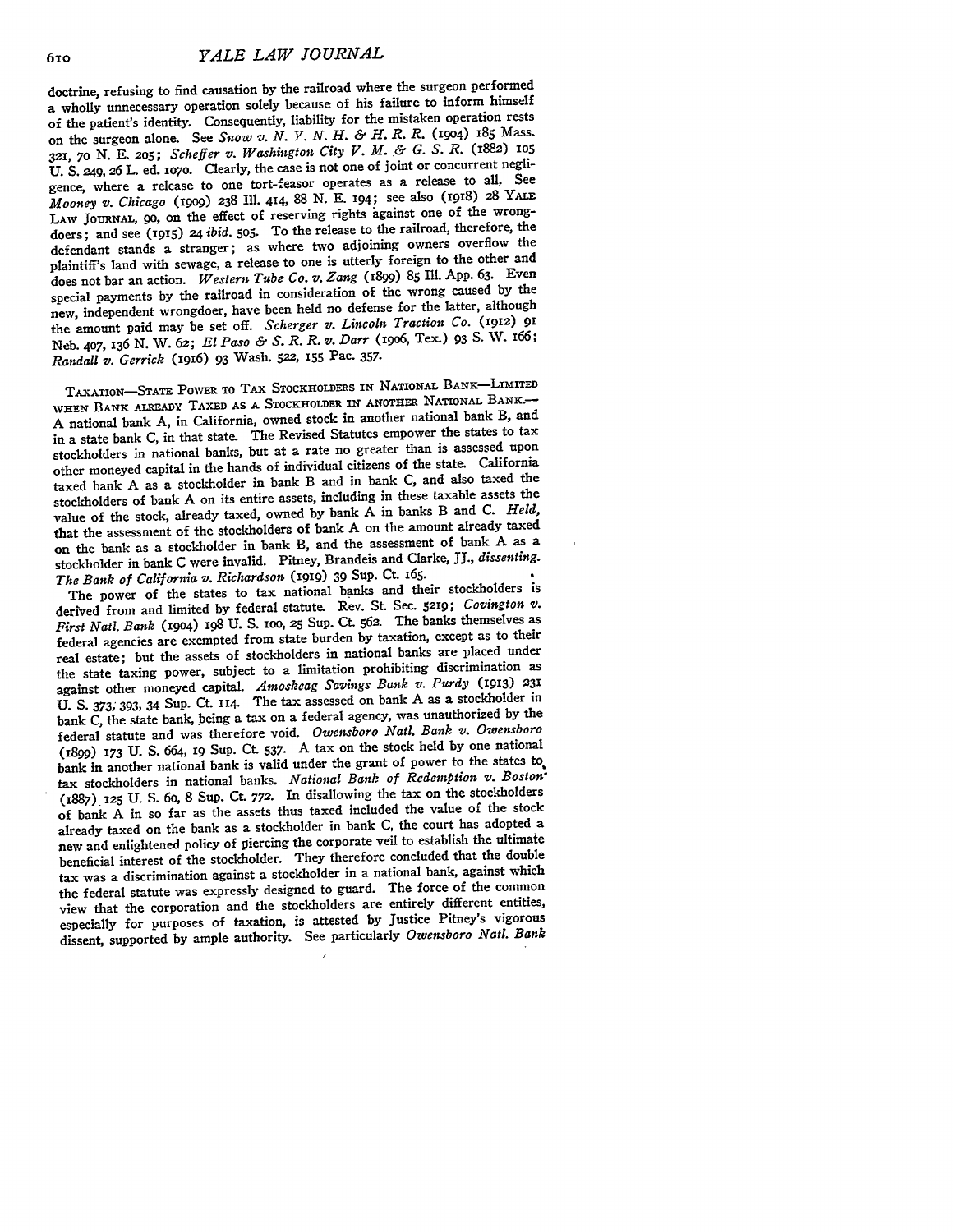*v. Owensboro, supra,* and the cases there summarized, **at** pages **677-682.** The fallacies involved in this common theory are exposed **by** the late Professor Hohfeld, *Nature of Stockholder's Individual Liability for Corporation Debts* in *(19o9)* **9 COLUMBIA** L. REv. 285, 288-291, note. The approval of the better view **by** the Supreme Court is encouraging. The present federal income tax follows this principle. But where there is no express limitation upon the taxing power, the states have not generally been denied this power to tax both the corporation and its stockholders.

**TRADES** UNIoNs-CLosED SHOP AGREEMENT-LABILiTY **FOR** PROCURING Dis-**CHARGE OR** PREVENTING EMPLOYMENT.-The defendant union and the shoe manufacturers of Lynn, Massachusetts, had come to an agreement which provided that none but union men should be employed. Because of the operation of this agreement, the plaintiff was unable to hold or secure'employment. *Held,* that the plaintiff had no cause of complaint if the motives of the defendant in making the agreement were to secure all the work for the union and to enlarge and strengthen the union organization. *Shinsky v. OWeil et al.* **(I919,** Mass.) **<sup>121</sup> N. E. 790.**

**A** workman has the right that others shall not combine to procure his discharge or prevent his employment unless special circumstances "justify" the interference. *Erdman v. Mitchell* **(I9O3) 207** Pa. **79, 56 Atl. 327.** That the workman is a non-union man does not in itself privilege a union to procure his discharge. *Smith v. Bowen* **(i919,** Mass.) **121 N. E.** 814. But where the union is seeking to secure the work for its own members, its action does not render it liable to the man dismissed. *National Protective Assn. v. Cummings* **(1902)** 17o N. **Y.** 334, 63 **N. E.** 369. And so the instant case. But-see *Lucke v. Clothing Cutters, etc.* (1893) **77 Md.** *396,* 26 Atl. **505.** The existence of a closed shop agreement may or may not privilege the union's action as an attempt to enforce such agreement. It has been held, as in the principal case, that where the agreement itself is not against public policy, it is justification *per se. Jacobs v. Cohen* (igoS) 183 **N. Y. 207,** 76 N. **E. 5;** *Hoban v. Dempsey* (914) **217** Mass. 166, **1o4 N. E.** 717, L. R. **A.** i9i5A 1217, Ann. Cas. **19i5C** 8Io. But where the agreement affected the whole of an industry in any one locality, it has been held invalid and, therefore, no justification. *Curran v. Galen* (1897) **152 N.** *Y.* **33,** 46 *N.* E. *297; Connors v. Connolly* (1913) 86 Conn. 641, 86 Atl. 6oo. There are cases in Massachusetts, however, which look behind the agreement, and decide that the union's conduct is actionable or not, according to the reason for which the agreement is invoked. *Berry v. Donovan* (igo5) 188 Mass. **353,** 74 N. E. 603, **5** L. R. **A. (N.** S.) **899,** 3 Ann. Cas. **738** (invoked solely because plaintiff was nonimion man) ; *Shinsky* **v,.** *tracey* **(I9"I7)** 226-Mass. 21, **114 N. E.** 957 (invoked to discipline plaintiff, a prior member of the union). Even the principal case intimates that if the agreement were being enforced for the sole end of forcing the defendant into the union, the action would not be privileged. But it is submitted that such a view in effect nullifies the closed shop contract, as between the union and the non-union men, and thereby deprives the. union of one of its most effective means of gaining an end conceded to be lawful, the strengthening of its organization.

WORKMEN's COMPENsATIoN-DIsoBEDIENCE OF ORDERS-SCOPE **OF THE EMPLOY-MENT-SUNDAY EMPLOYMENT-ILLEGALITY OF** CONTRACT.-The appellant had entered cars in an automobile race held on Sunday. The decedent, a mechanic regularly employed in the warehouse, was given charge of the pit on the track, with instructions not to leave the pit. He left the pit to go to one of appellant's cars which had stopped on the track, and was killed. *Held,* **(I)** that the injury arose "in the course of" the employment; and (2) that the illegality of the